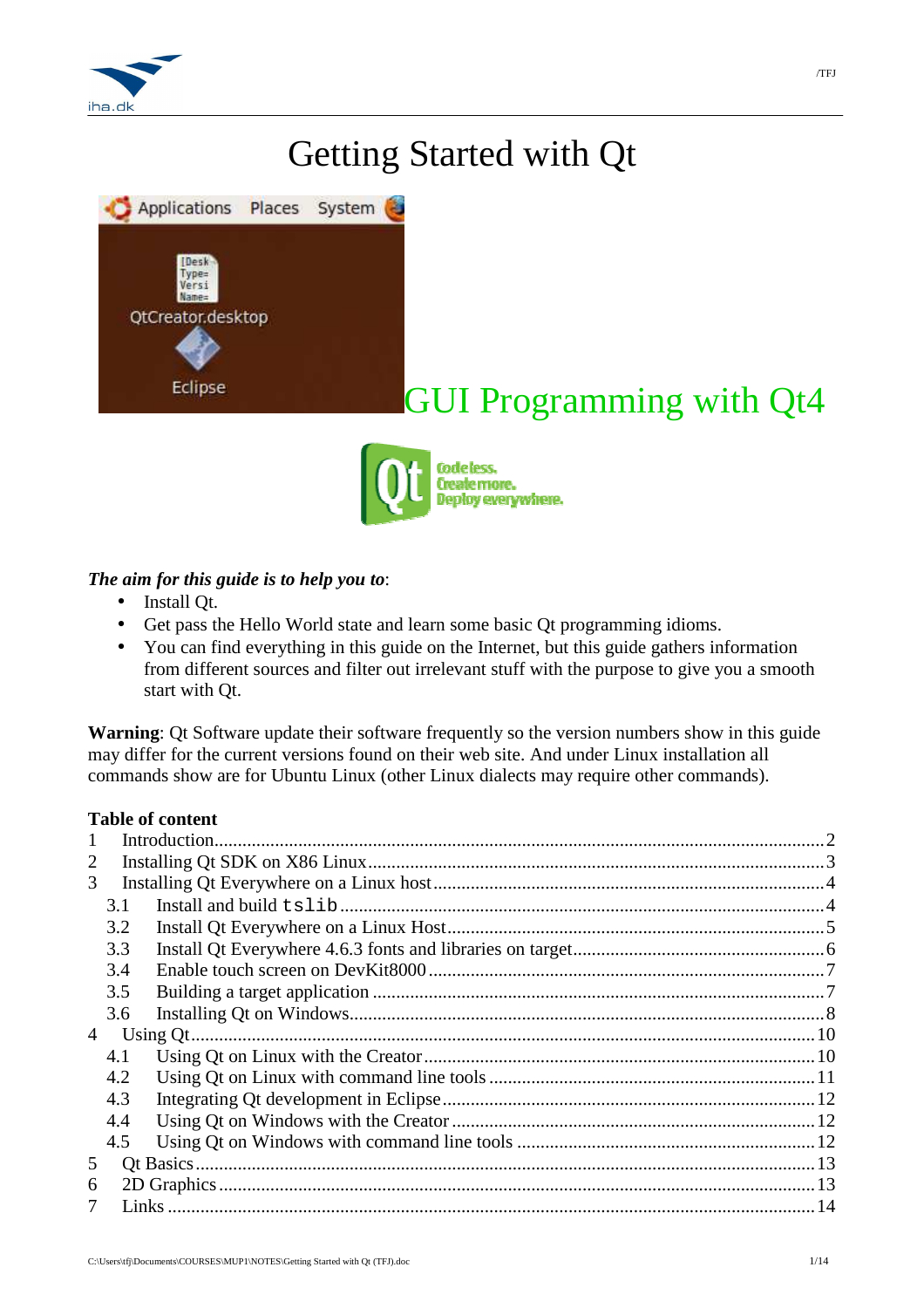

# **1 Introduction**

### **1.1.1 What is Qt?**

Qt is a cross-platform application and UI framework. It includes:

- a cross-platform class library
- integrated development tools
- a cross-platform IDE.

Using Qt, you can write applications once and deploy them across many desktop and embedded operating systems without rewriting the source code. But you must rebuild the sources on all platforms where you wants to run your application.

 $QT$  is coded in standard  $C++$  so generally speaking you can use  $QT$  on every platform that has a C++ compiler. Application development is typical done in C++, but it is possible to use Java.

Notice: QT is for application development – not driver development or recompiling the Linux kernel.

| Core                                         | Qt modular class library<br>XML          | $\triangleright$ Qt development tools<br>Cross-platform IDE |
|----------------------------------------------|------------------------------------------|-------------------------------------------------------------|
| <b>GUT</b><br>WebKit<br><b>Graphics View</b> | Multimedia<br><b>Database</b><br>Network | Help System<br><b>GUI Designer</b>                          |
| Scripting<br><b>OpenGL</b>                   | <b>Unit Tests</b><br>Benchmarking        | Internationalization Tools<br>Cross-Platform Build Tool     |
| <b>Desktop</b>                               |                                          | <b>Embedded/Mobile</b><br>Qt cross-platform support         |
|                                              |                                          |                                                             |

#### **1.1.2 Who makes Qt**

#### *Qt is primarily developed and maintained by Qt Software, a unit within Nokia***.**

The Qt framework was initially developed by Haavard Nord and Eirik Chambe-Eng. They started the development in 1991. In 1994 they started the company Trolltech and finally in 1995 they released the first public version of Qt. In 2008 Nokia acquired Trolltech ASA to enable the acceleration of their cross-platform software strategy for mobile devices and desktop applications. And later the same year Nokia fully integrated Trolltech and named the new Nokia entity **Qt Software.**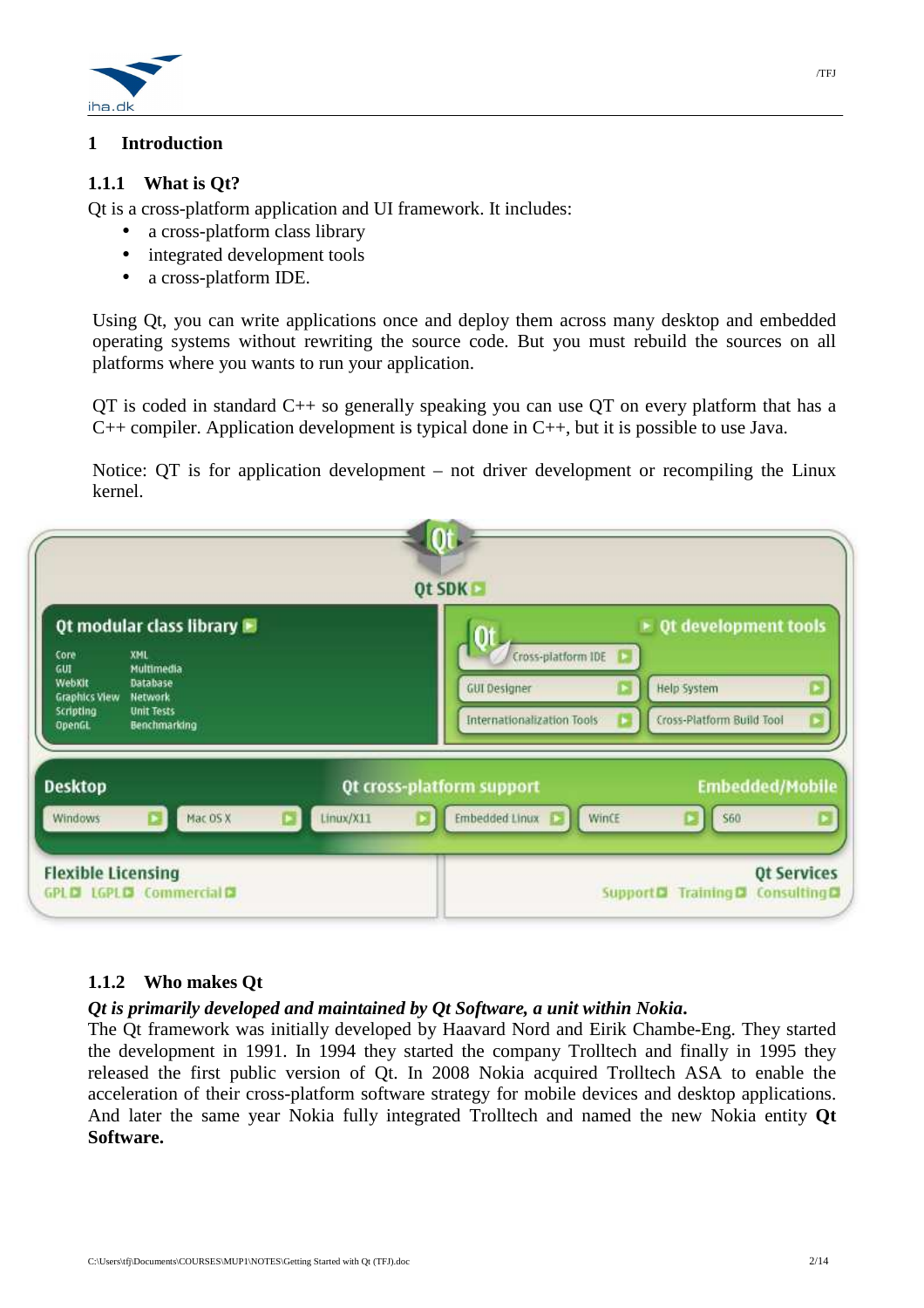

# **1.1.3 Licensing Model**

Qt has been available under two licenses from day one: a commercial and an open source license - GPL. But starting from version 4.5 Qt Open Source is now available under LGPL.

- The GNU General Public License ("**GPL**") version 3.0. GPL requires you to make application source code freely available.
- The GNU Lesser General Public License ("**LGPL**") version 2.1. LGPL enables the development of closed source applications (under certain restrictions).
- The Qt **Commercial** Developer License. The LGPL carries some restrictions regarding the ability for users to relink libraries and other restrictions that may impose architectural requirements that some organizations might not be comfortable with. If this issue is important for your company, you must purchase a commercial license at the time you begin development.

# **1.1.4 Installations**

You can develop QT applications on 3 different host platforms: Linux, Windows and Mac. Select the one appropriate for you. I don't have a Mac so this option is not covered in this guide. If you run Linux on an X86 platform then you can simply download and unpack QT. If you run Linux on other platforms then you must download the sources and build QT.

If you will use Qt on a platform not presented here, or you need more detailed information then consult the official installation page here: http://doc.trolltech.com/4.6/installation.html

# **2 Installing Qt SDK on X86 Linux**

Download the appropriate version (32 or 64 bit) for Linux from here: http://qt.nokia.com/downloads (click Go LGPL)

You need to make the downloaded file executable in order to run it. You can either do this with your desktop's file manager or, at the command line, type (if you download a newer version your filename will be different):

\$ chmod u+x qt-sdk-linux-x86-opensource-2010.04.bin

You should now be able to execute the file as normal. You can do this from the command line by typing:

(*Notice: the default setup, will install QT under your home directory, and this is normally a good choice for single user machines. But if different user accounts should be able to use QT, then you must run the installation program with root privileges (use sudo) and install QT under /usr/local/* )

\$ ./qt-sdk-linux-x86-opensource-2010.04.bin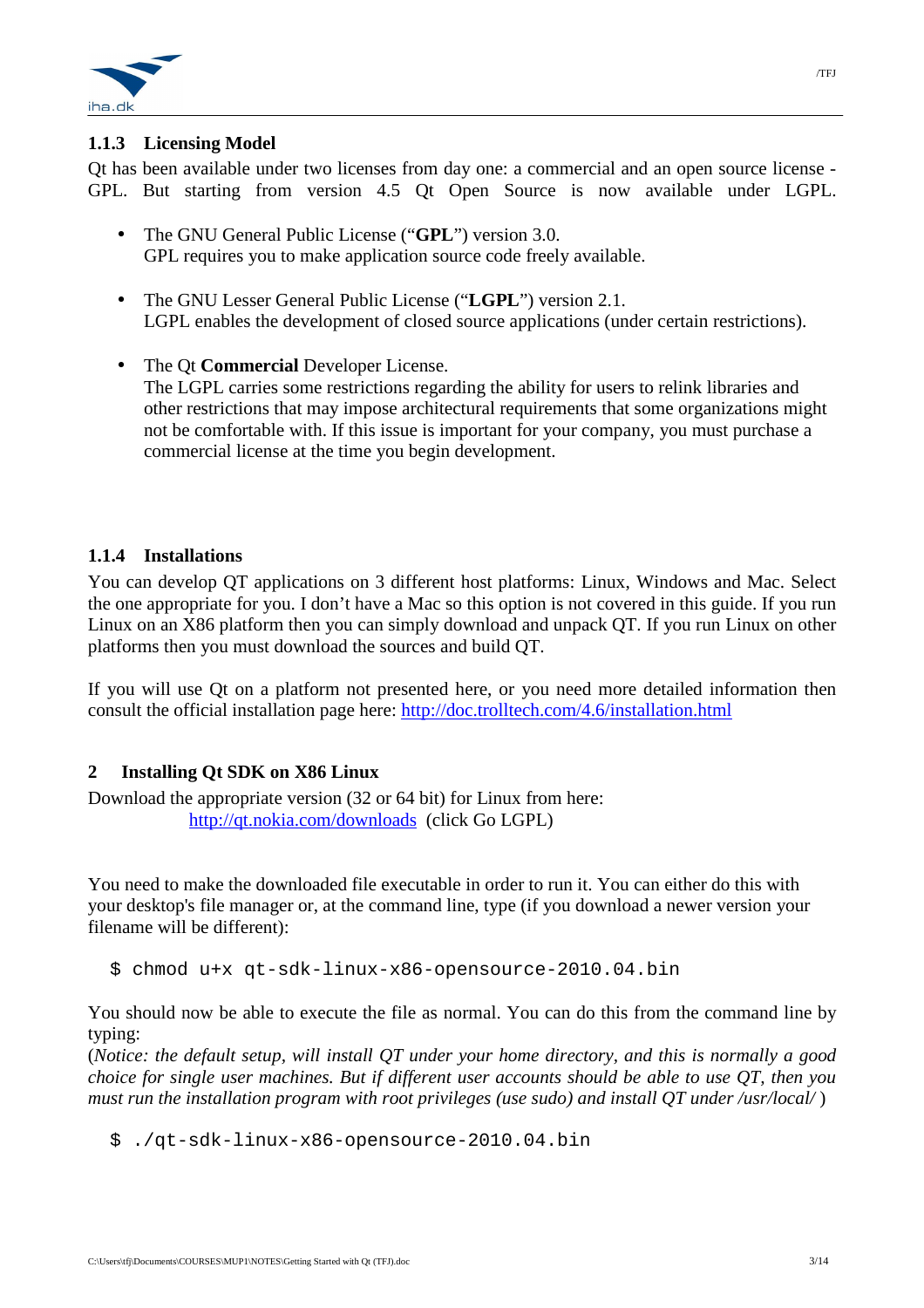

Apart from a C++ compiler, a number of development libraries need to be present to enable Qt Creator to build your Qt applications. On Debian and Ubuntu, use the following command in a terminal to make sure they are installed:

```
$ sudo apt-get install libglib2.0-dev libSM-dev libxrender-dev 
libfontconfig1-dev libxext-dev
```
If you're using QtOpenGL, you'll also need:

\$ sudo apt-get install libglui-dev

You should now be able to use the integrated development tool Creator, but if you also want to be able to use the command line tools, then you must add the path to Qt's bin directory to your path environment variable. To do so change directory to your home directory and open the file .bashrc in an editor:

 $\text{S}$  cd ~ \$ gedit .bashrc

Scroll to the bottom of the file and add the following line to the file:

PATH=\$PATH:\$HOME/apps/qtsdk-2010.04/qt/bin

You should now have working installation of Qt on your Linux box, and you are now able to continue with the chapter "**Using Qt on Linux** …".

# **3 Installing Qt Everywhere on a Linux host**

*If you want to develop embedded applications with Qt then you must install a special edition of the Qt framework, and it will also require some special configuration on the development platform (referred to as the host platform). Qt can be targeted different embedded platforms, but this guide only covers using a Linux host to develop embedded applications to run on an arm board with Linux as operating system (Devkit 8000).* 

If you want to use Qt on the Devkit 8000 then you will probably want to use the touch screen as well. To be able to do so you need to install a library with touch screen support called tslib before you configure Qt embedded.

#### **3.1 Install and build tslib**

If you want to use the touchscreen on Devkit8000 then you should download and install the tslib library before installation of Qt embedded.

We use autoconf to install tslib so unless you have installed autoconf already, you should start with the installation and build of autoconf on host.

```
sudo apt-get install autoconf 
sudo apt-get install libtool
```
Download tslib:

\$ cd ~/apps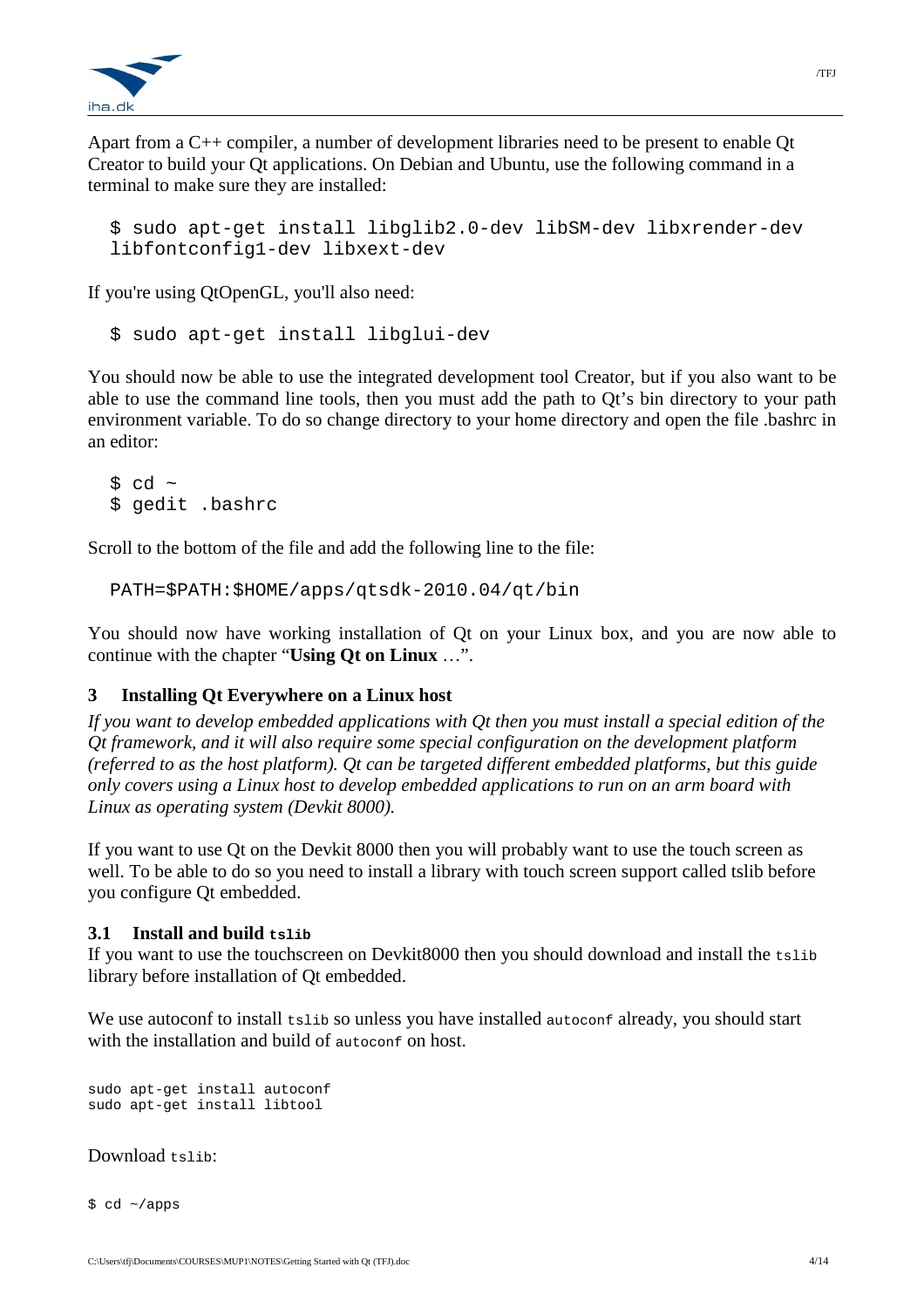

```
$ mkdir tslib-arm 
$ cd tslib-arm 
$ apt-get source tslib
```
Configure tslib:

```
$ cd tslib-1.0 
$ ./autogen.sh 
$ ./configure --prefix=$HOME/apps/tslib_arm/ --host=arm-none-linux-gnueabi
```
In config.h, edit the line (approx. line 185)

#define malloc rpl\_malloc --> /\* #define malloc rpl\_malloc \*/

Now cross-compile tslib:

\$ make \$ sudo make install

Tslib is now ready to be used.

#### **3.2 Install Qt Everywhere on a Linux Host**

#### **3.2.1 Download the Qt Everywhere 4.6.3 archive**

**Download Qt Everywhere 4.6.3 for Embedded Linux** (or newer version) from here: http://qt.nokia.com/downloads (click Go LGPL)

Put the archive in your home directory and unpack the Qt Archive: Open a command prompt (terminal) and change directory to the directory with the downloaded archive if necessary. Uncompress the archive and then unpack it with the commands:

gunzip qt-everywhere-opensource-src-4.6.3.tar.gz tar xf qt-everywhere-opensource-src-4.6.3.tar

This will give you a new directory with same name as the tar file.

#### **3.2.2 Build the Qt Embedded 4.6.3 libraries for Embedded Linux**

Change directory to the Qt Everywhere install dir

```
cd qt-everywhere-opensource-src-4.6.3
```
Add the Qt compiler path to your path: Open  $\sim$ /. bashrc and find the line that starts with "PATH=". At the end of the line, append ":\$HOME/apps/qt-everywhere-opensource-src-4.6.3" (note the ':' at the beginning of the text!)

Edit the file \$HOME/apps/qt-everywhere-opensource-src-4.6.3/mkspecs/qws/linux-armg++/qmake.conf as follows: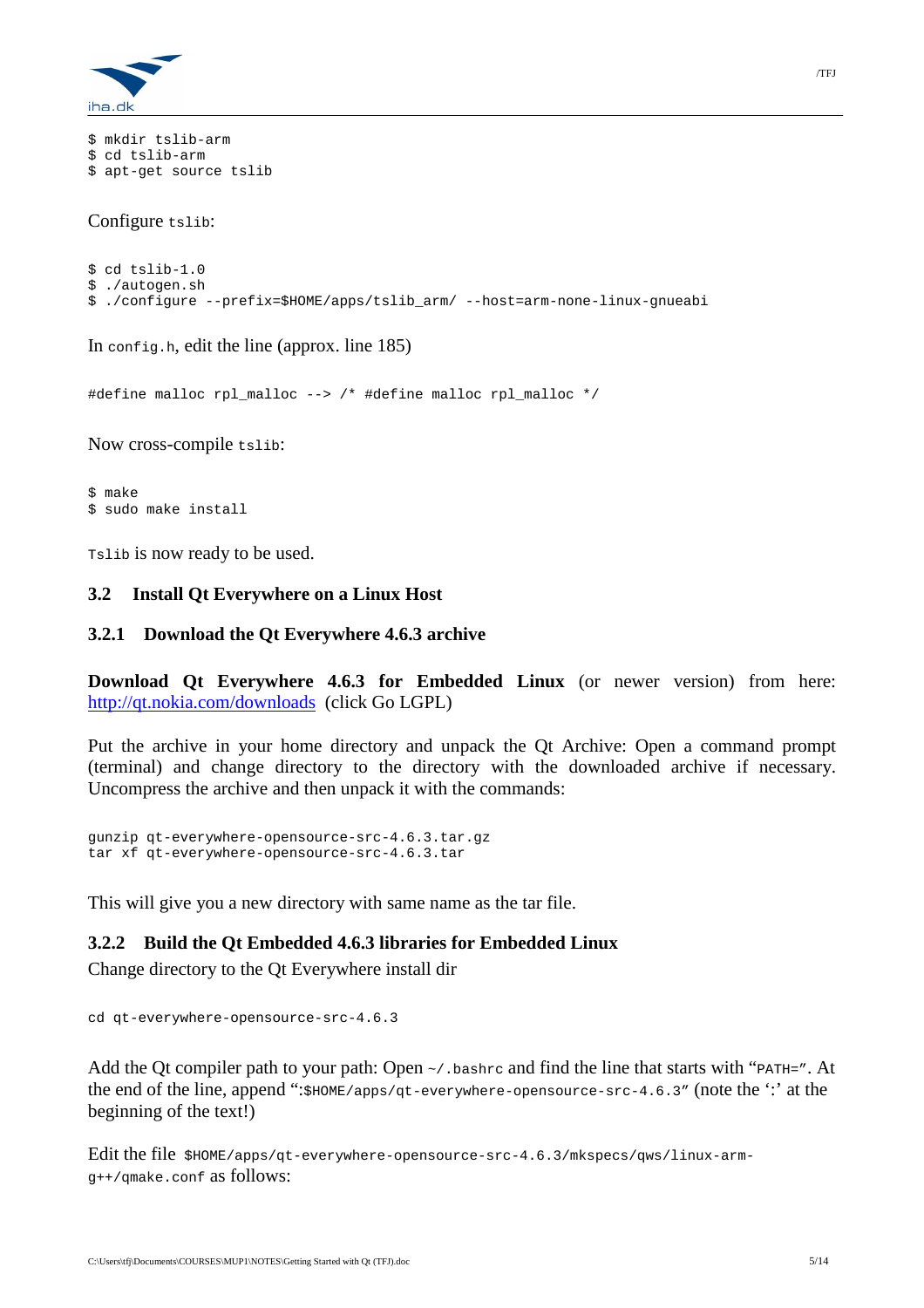

```
# 
# qmake configuration for building with arm-linux-g++ 
# 
include(../../common/g++.conf) 
include(../../common/linux.conf) 
include(../../common/qws.conf) 
# modifications to g++.conf 
QMAKE_CC = arm-none-linux-gnueabi-gcc 
           qmakeddl-gcc<br>= arm-none-linux-gnueabi-g++<br>= arm
QMAKE_LINK = arm-none-linux-gnueabi-g++ 
QMAKE_LINK_SHLIB = arm-none-linux-gnueabi-g++ 
# modifications to linux.conf 
QMAKE_AR = arm-none-linux-gnueabi-ar cqs 
QMAKE_OBJCOPY = arm-none-linux-gnueabi-objcopy 
QMAKE_STRIP = arm-none-linux-gnueabi-strip 
QMAKE_INCDIR += /home/stud/apps/tslib_arm/include 
QMAKE_LIBDIR += /home/stud/apps/tslib_arm/lib
```
load(qt\_config)

Configure the Qt Everywhere 4.6.3 libraries for use on target (this takes some time)

```
$ cd 
$ cd apps/qt-everywhere-opensource-src-4.6.3 
$ ./configure -embedded arm -xplatform qws/linux-arm-g++ -qt-kbd-linuxinput -qt-mouse-
tslib -opensource -verbose -R /home/stud/apps/tslib_arm/lib/
```
Make the libraries:

# make

Switch to root account (note: If root account is not enabled, do so by typing "sudo passwd root")

```
$ su 
Password: [enter 'root'] 
#
```
Install the libraries:

# make install

Switch to user account:

```
# su stud 
\mathsf{S}
```
#### **3.3 Install Qt Everywhere 4.6.3 fonts and libraries on target**

Installing Qt Everywhere on target means moving the built libraries and some fonts there.

**Fonts**: At least one font must be present on target to show text. Fonts can be found in \$HOME/apps/qt-everywhere-opensource-src-4.6.3/lib/fonts on the host and must be copied to /usr/local/Trolltech/QtEmbedded-4.6.3-arm/lib/fonts/ on target (create the directories as necessary). The font DejaVuSans.ttf is known to work on target, but the rest should too.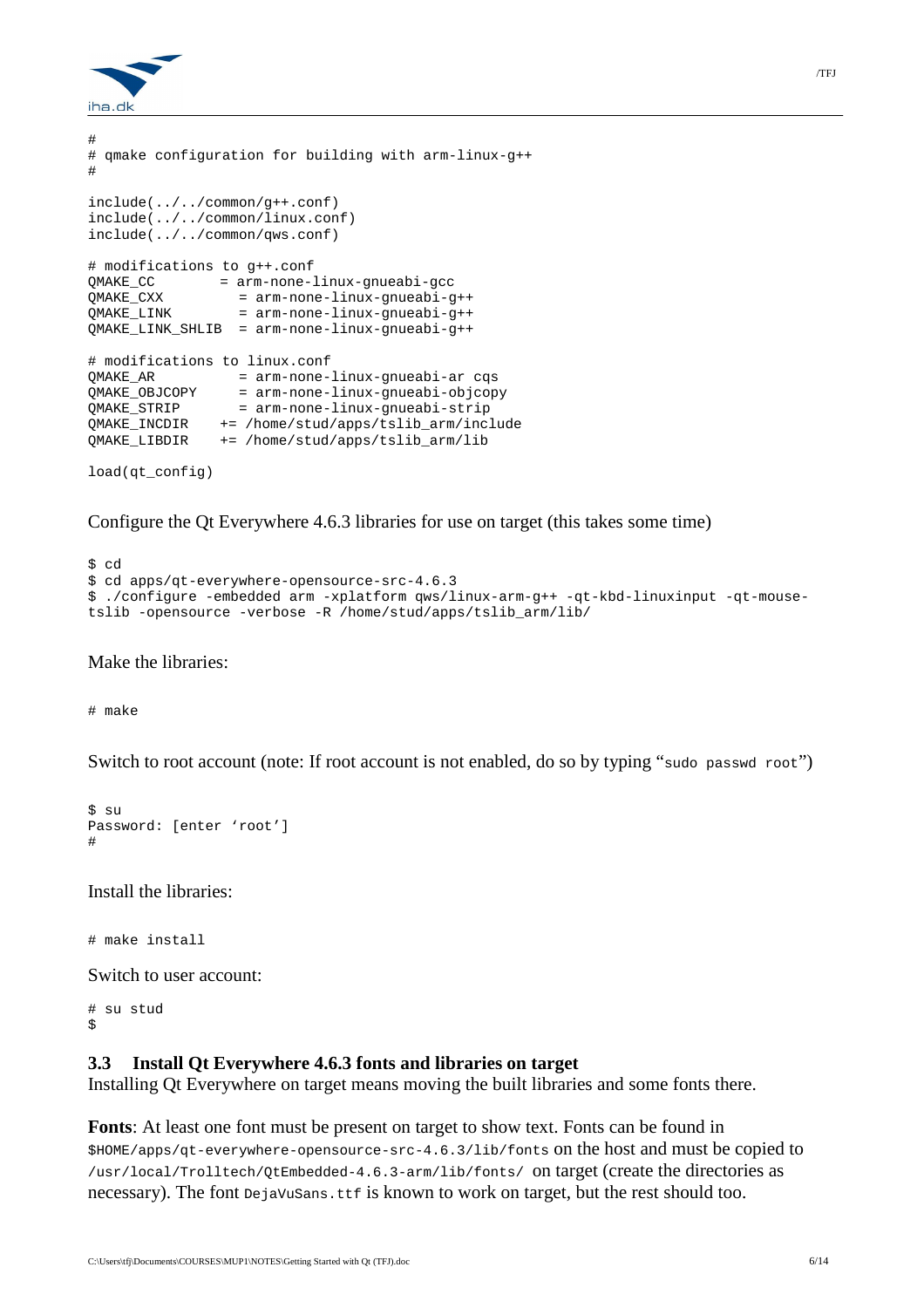

**Libraries:** (At least) the below libraries must be copied from  $\frac{\text{HOME}}{\text{ROME}}$  (apps/qt-everywhereopensource-src-4.6.3/lib/ on host to /usr/lib on target

- libQtCore.so.4
- libQtGui.so.4
- libQtNetwork.so.4

# **3.4 Enable touch screen on DevKit8000**

Allow Qt read/write access to the touch screen:

```
$ chmod a+rw /dev/input/event2
```
Add the touchscreen to input devices for Qt: On target, run the following command on target

\$ echo export QWS\_MOUSE\_PROTO=\"Tslib:/dev/input/touchscreen0\" >> /etc/profile2

(note the  $\gamma$ " escape characters and the double  $\gamma$ " used)

# **3.5 Building a target application**

#### **3.5.1 Creating a symbolic link to tslib**

To have a succesful build, you must create a symbolic link on the host to the Tslib libraries in the lib path of qmake:

\$ cd /usr/local/Trolltech/QtEmbedded-4.6.3-arm/lib/ \$ ln -s /home/stud/apps/tslib\_arm/lib/libts-0.0.so.0 libts-0.0.so.0

# **3.5.2 Specifying the correct qmake**

Target applications are built by means of Qt's qmake tool. The Qt documentation states that you should run the following sequence:

```
myProjDir$ qmake -project 
myProjDir$ qmake 
myProjDir$ make
```
However, this uses the default qmake (for host) and produces an executable that is unsuitable for the target (ARM) architecture. The correct qmake is located in  $\sim$ /apps/ls a qt-everywhereopensource-src-4.6.3/bin/, so to create a target executable you should run the following sequence:

```
myProjDir$ ~/apps/qt-everywhere-opensource-src-4.6.3/bin/qmake -project 
myProjDir$ ~/apps/qt-everywhere-opensource-src-4.6.3/bin/qmake 
myProjDir$ make
```
(Note: The above sequence is generic and should be wrapped in a shell script)

The application can now be transferred to and executed on target. At least one Qt application must run as Qt Server and should be started using the command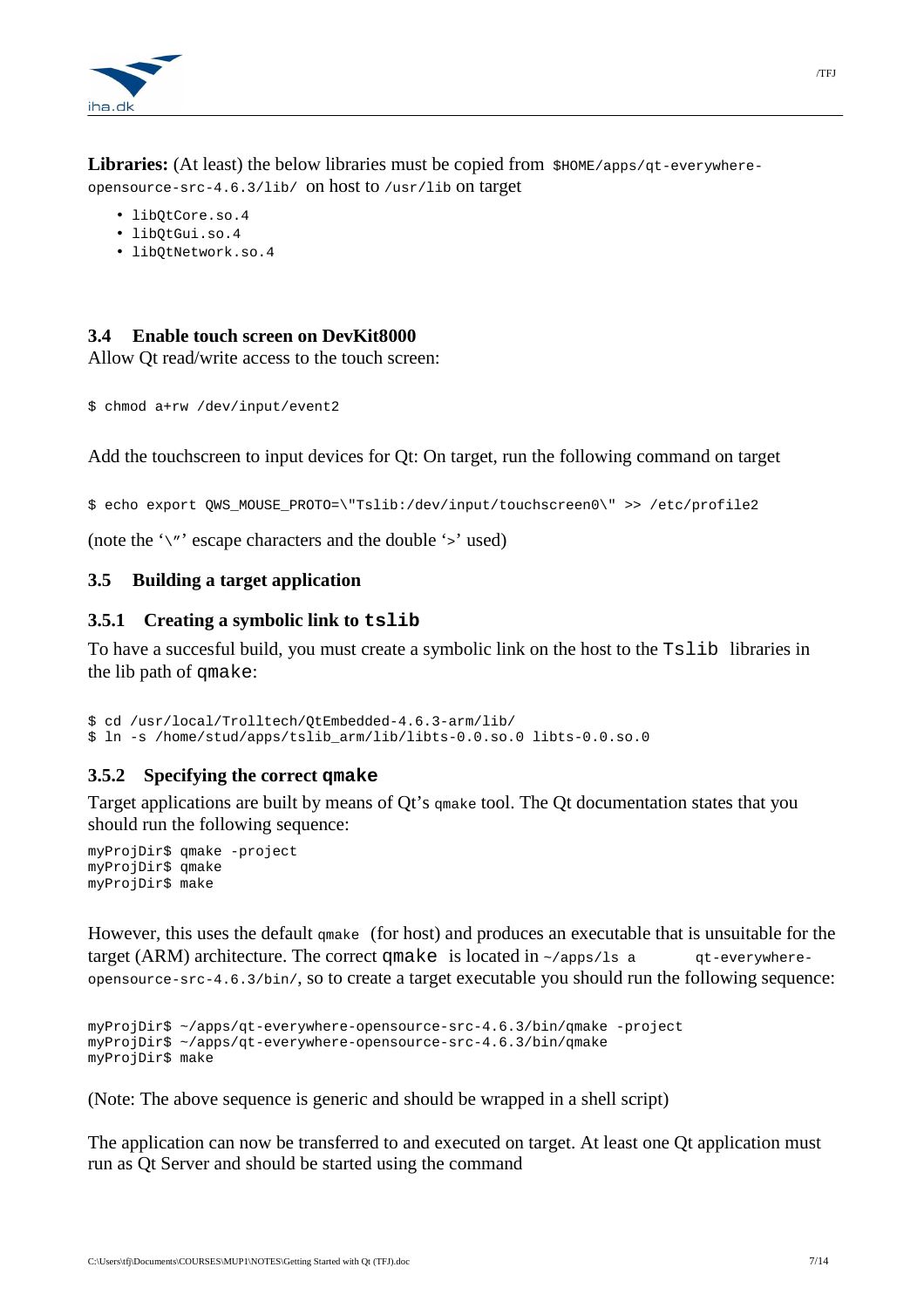

# ./MyAppName –qws

Failure to start a Qt Server (using  $-qws$ ) will result in a connection Refused-error.

# **3.5.3 Calibrating the touchscreen**

If your touchscreen misbehaves on target, try exiting your application, run ts\_calibrate on target, go through the calibration routine and then re-run your application.

# **3.6 Installing Qt on Windows**

Download the Qt SDK for Windows from here: http://qt.nokia.com/downloads (click Go LGPL)

Click on **Download Qt SDK for Windows** to download the installation program. When the download completes, simply double click the intallation program and Qt for Windows will be installed on your machine.

**Note**:

- 1. The install path must not contain any spaces or Windows specific file system characters. The default path is:  $C:\O(4.6.0)$
- 2. The open source version of Qt on Windows cannot use Microsoft's C++ compiler! So (unless you use the commercial version) you must choose to install the MinGW  $C++$ compiler when the installation program prompts you for that option (unless it's installed already).

When the installer finish you are ready to develop GUI applications with the command line tools. You will find them in the start-menu under Qt by Nokia v...

But if you will use the integrated development environment (IDE) **Qt Creator** (which you probable will), then you must first add the path to the Qt installation directory to your Path environment variable. To do so choose Control Panel in the Start-Menu and select System (*se the following figures)*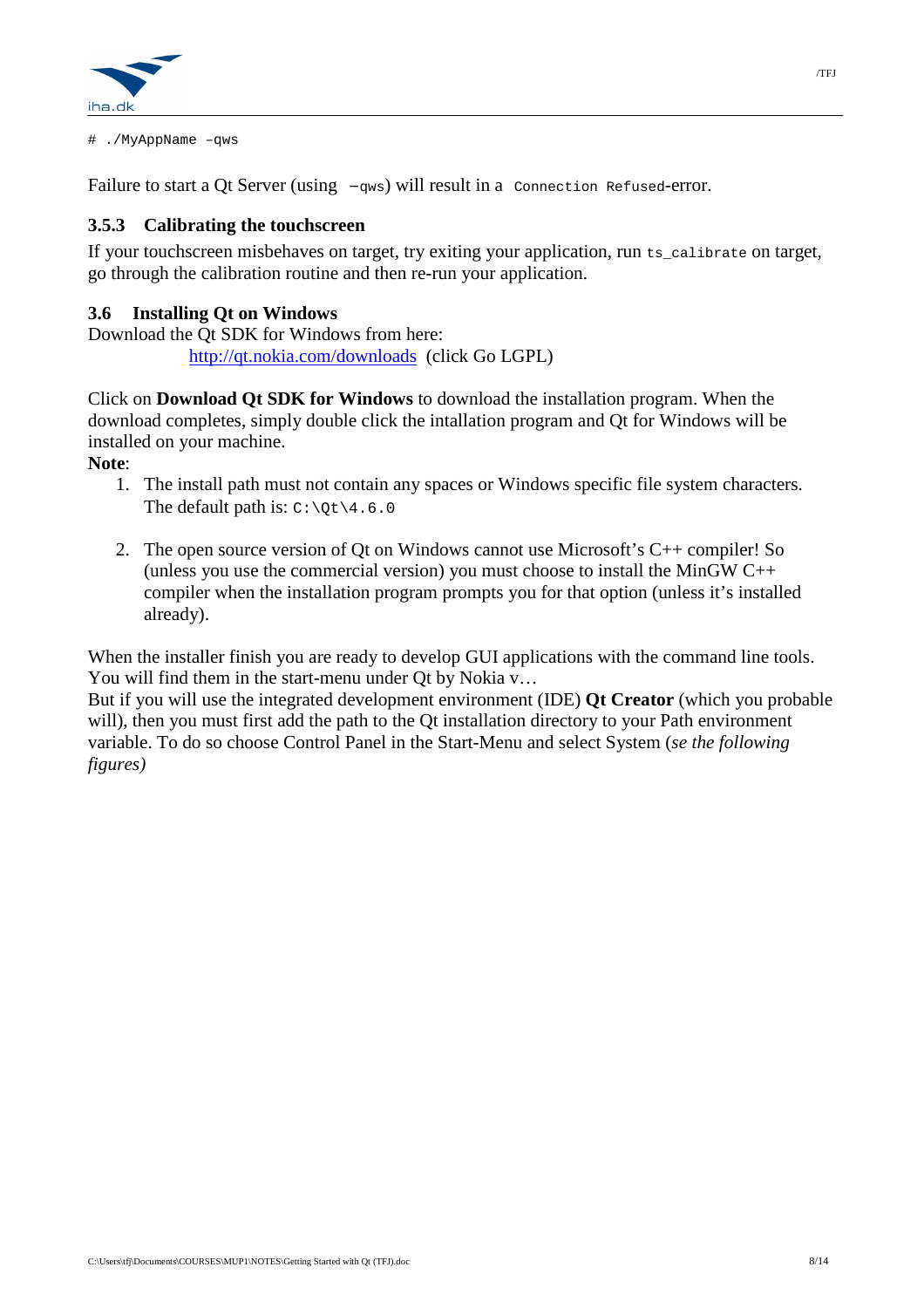

|                      | <b>System Restore</b>                                                                                                                               | <b>Automatic Updates</b> | Remote                 |
|----------------------|-----------------------------------------------------------------------------------------------------------------------------------------------------|--------------------------|------------------------|
| General              | Computer Name                                                                                                                                       | Hardware                 | Advanced               |
| Performance          | You must be logged on as an Administrator to make most of these changes.<br>Visual effects, processor scheduling, memory usage, and virtual memory- |                          |                        |
|                      |                                                                                                                                                     |                          | Settings               |
| <b>User Profiles</b> |                                                                                                                                                     |                          |                        |
|                      | Desktop settings related to your logon                                                                                                              |                          |                        |
|                      |                                                                                                                                                     |                          | Settings               |
| Startup and Recovery |                                                                                                                                                     |                          |                        |
|                      | System startup, system failure, and debugging information                                                                                           |                          |                        |
|                      |                                                                                                                                                     |                          | Settings               |
|                      | <b>Environment Variables</b>                                                                                                                        |                          | <b>Error Reporting</b> |

Click the Environment Variables buttom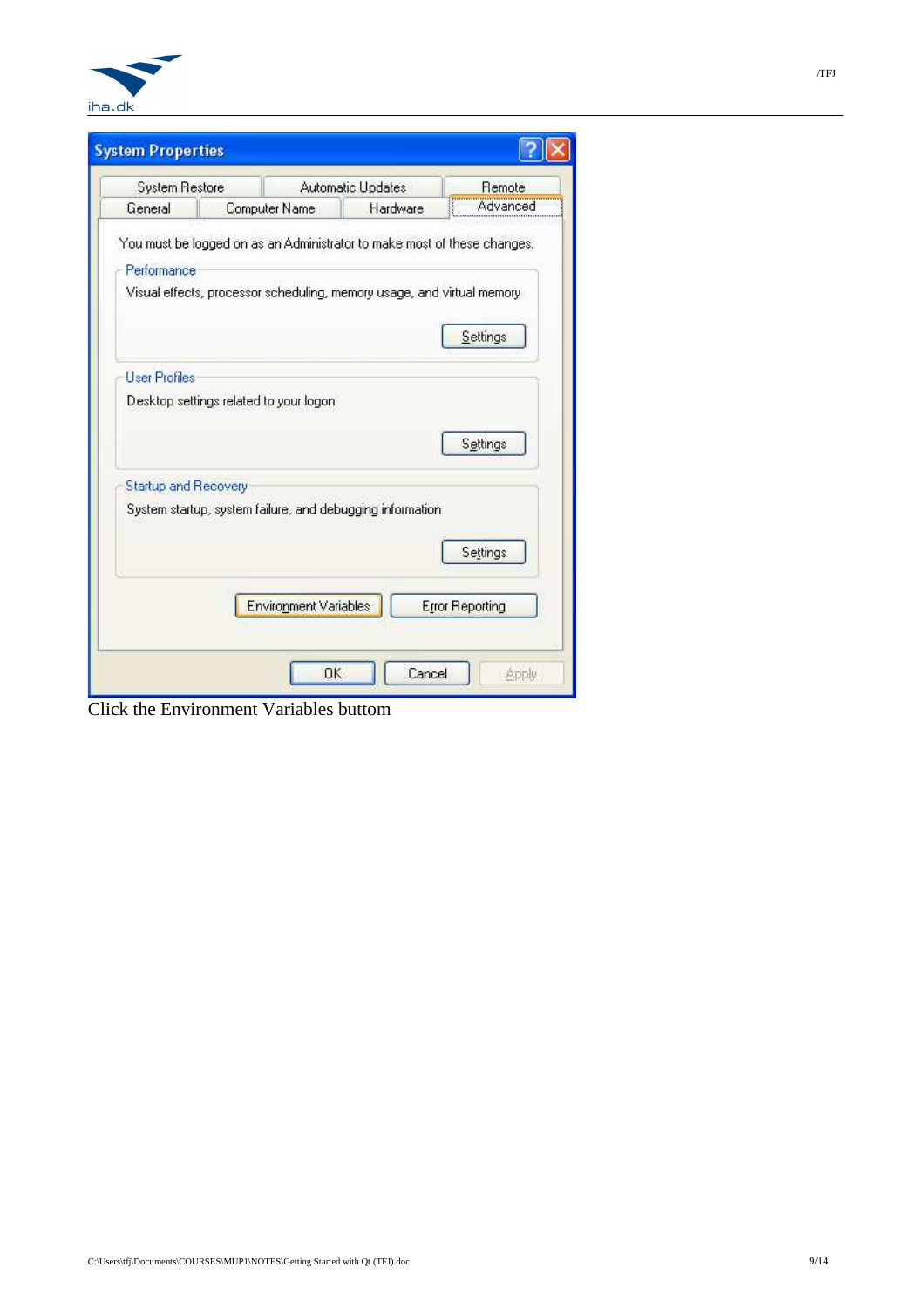

| Variable                                                                 | Value                                                                          |
|--------------------------------------------------------------------------|--------------------------------------------------------------------------------|
| <b>TEMP</b><br><b>TMP</b>                                                | C:\Documents and Settings\per\Local S<br>C:\Documents and Settings\per\Local S |
|                                                                          | Edit<br>Delete<br>New                                                          |
|                                                                          |                                                                                |
| Variable                                                                 | Value                                                                          |
|                                                                          | 2<br>Windows NT                                                                |
| System variables<br>NUMBER_OF_P<br>OS.<br>Path<br>PATHEXT<br>PROCESSOR A | C:\WINDOWS\system32;C:\WINDOWS;<br>.COM;.EXE;.BAT;.CMD;.VBS;.VBE;.JS;<br>x86   |

| Edit System Variable |                                          |  |  |  |
|----------------------|------------------------------------------|--|--|--|
|                      |                                          |  |  |  |
| Variable name:       | Path                                     |  |  |  |
| Variable value:      | rShell\v1.0;C:\Qt\4.5.3\bin;C:\MinGW\bin |  |  |  |
|                      | Cancel<br>ОК                             |  |  |  |

Add the path to Qt's executables on your machine and the path to the MinGW C++ compiler and click OK.

# **4 Using Qt**

*When you develop applications with Qt you can choose between several different programming environments: the Creator, command line tools, Eclipse and MS Visual Studio (only on Windows). In this guide only the first 2 options is explained. Personally I prefer to use the Creator, but if you are a skilled Emacs user you may prefer the command line tools.* 

# **4.1 Using Qt on Linux with the Creator**

Start the Qt Creator by double clicking the icon on the desktop or select it in the Applications – Programming menu.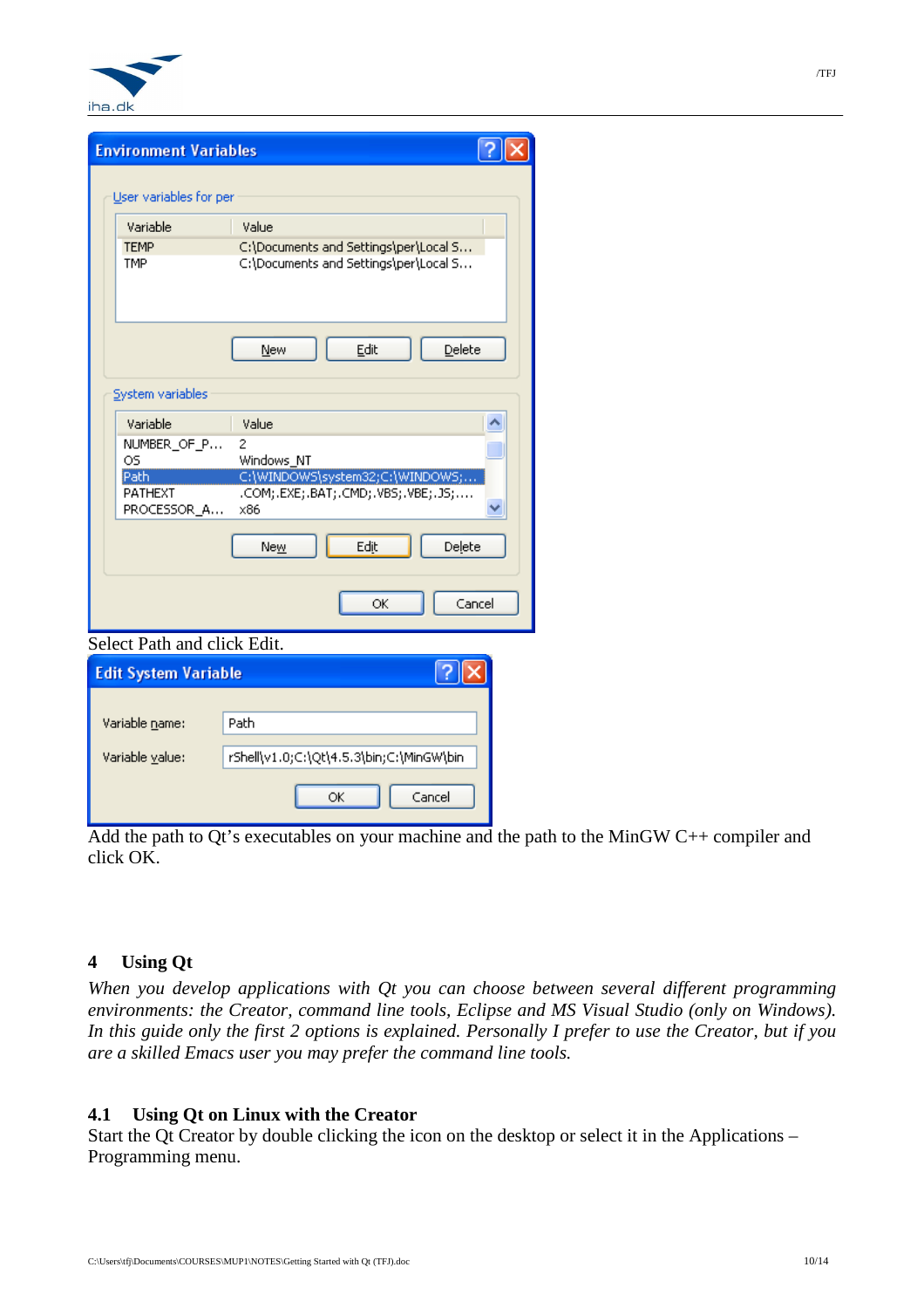

# **4.2 Using Qt on Linux with command line tools**

Open a terminal window and then create a subdirectory under home (or somewhere else where you have write access) named hello. Change directory to hello:

mkdir hello cd hello

Create a  $C_{++}$  source file named hello.cpp with your favorite code editor – or you might just use gedit:

gedit hello.cpp

Type in the program shown below:

```
#include <QApplication> 
#include <QLabel> 
int main(int argc, char*argv[]) 
\{ QApplication app(argc, argv); 
   QLabel *label = new QLabel("Hello Qt!"); 
   label->show(); 
   return app.exec(); 
}
```
Save the file and close the file editor. Create a Qt project file with the command (this command should be given from the directory with the source  $file(s)$ :

qmake –project

This will generate a Qt project file with the name hello.pro.

If you haven't configured the PATH environment variable correctly, then you will get this error message: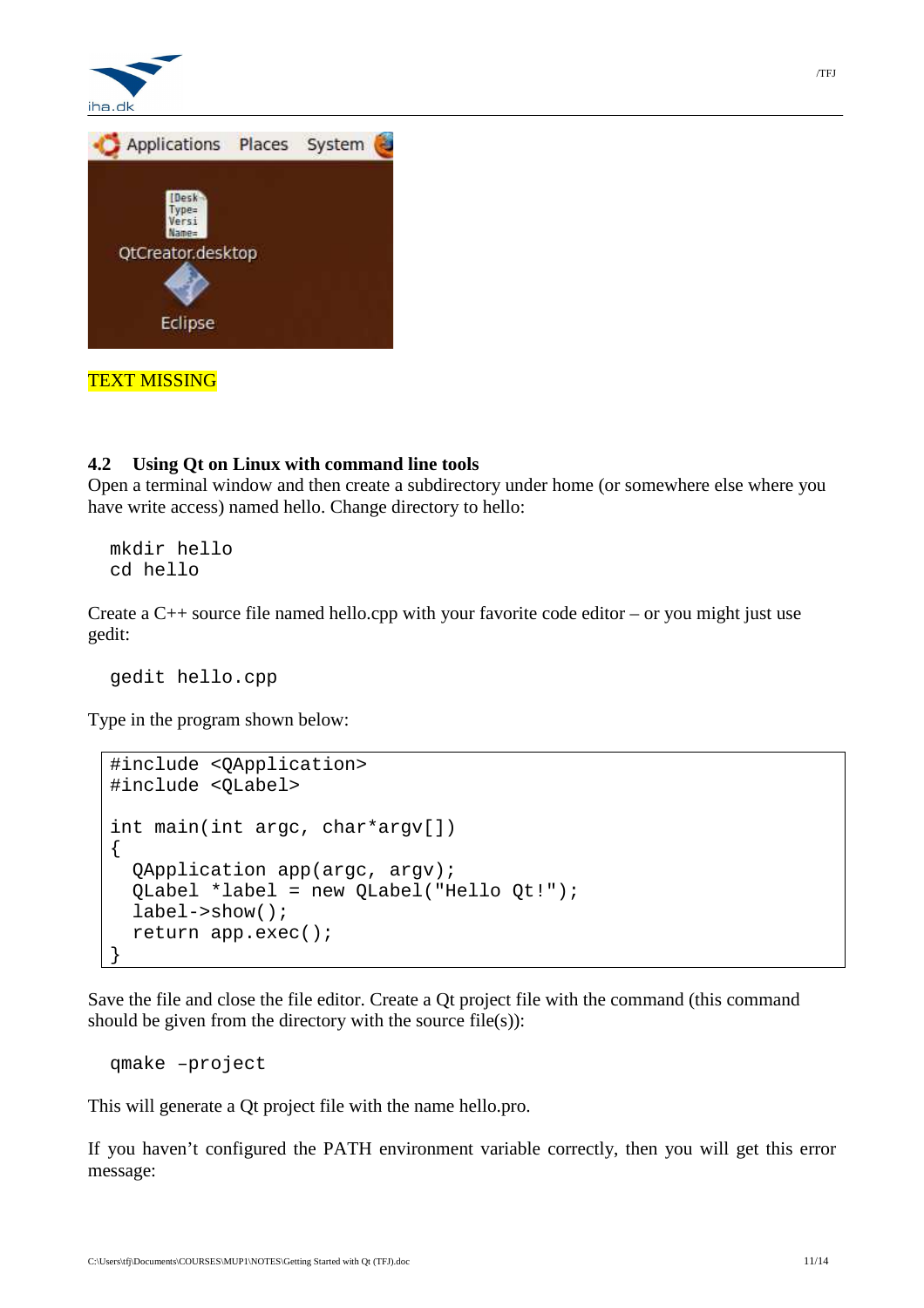

```
The program 'qmake' can be found in the following packages: 
  * qt3-dev-tools 
  * qt4-qmake 
Try: sudo apt-get install <selected package>
bash: qmake: command not found 
per@per-laptop:~/QTdemos/hello$
```
If you have installed Qt and get this error message, then check your PATH environment variable – it must include a path to the directory containing qmake:

```
per@per-laptop:~/QTdemos/hello$ $PATH 
bash: 
/usr/local/sbin:/usr/local/bin:/usr/sbin:/usr/bin:/sbin:/bin:/us
r/games:/home/per/CodeSourcery/Sourcery_G++_Lite/bin/:/home/per/
qtsdk-2009.05/qt/bin: No such file or directory 
per@per-laptop:~/QTdemos/hello$
```
The next step is to generate a makefile. This is done with the command:

qmake hello.pro

This builds a makefile which you run with make:

make

This will build the executable file hello which you run with the command:

 $/h$ ello

This opens a new window that simply shows the text Hello Qt!

You have built your first GUI application with Qt's command line tools, and you are ready to learn more about the Qt framework.

#### **4.3 Integrating Qt development in Eclipse**

If you wish to develop Qt applications in the familiar Eclipse environment, there is a Qt plugin for Eclipse available from http://qt.nokia.com/developer/eclipse-integration. Follow the instructions given there for installation and use.

#### **4.4 Using Qt on Windows with the Creator**  TEXT MISSING

#### **4.5 Using Qt on Windows with command line tools**  TEXT MISSING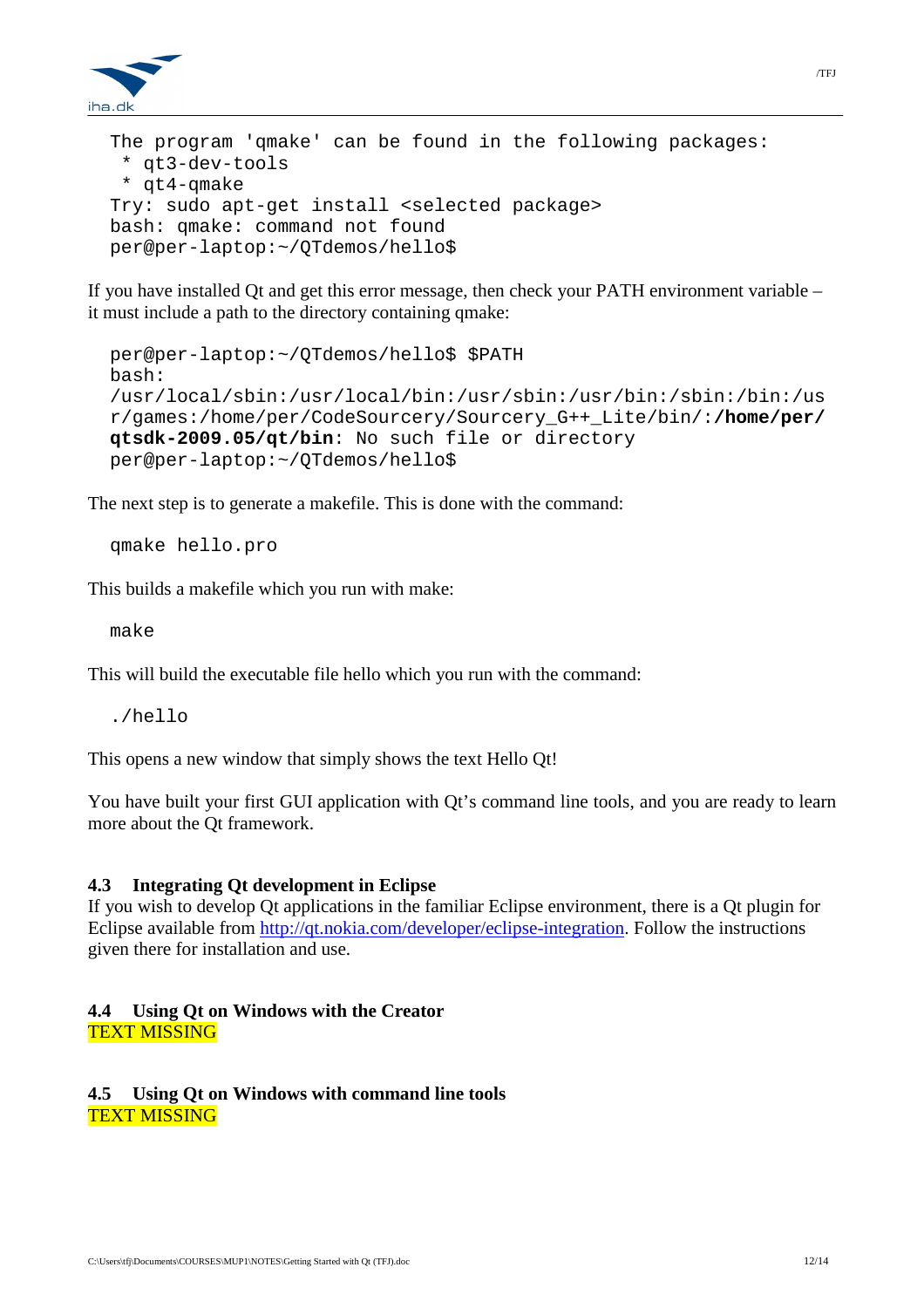

**5 Qt Basics**  TEXT MISSING

**6 2D Graphics**  TEXT MISSING